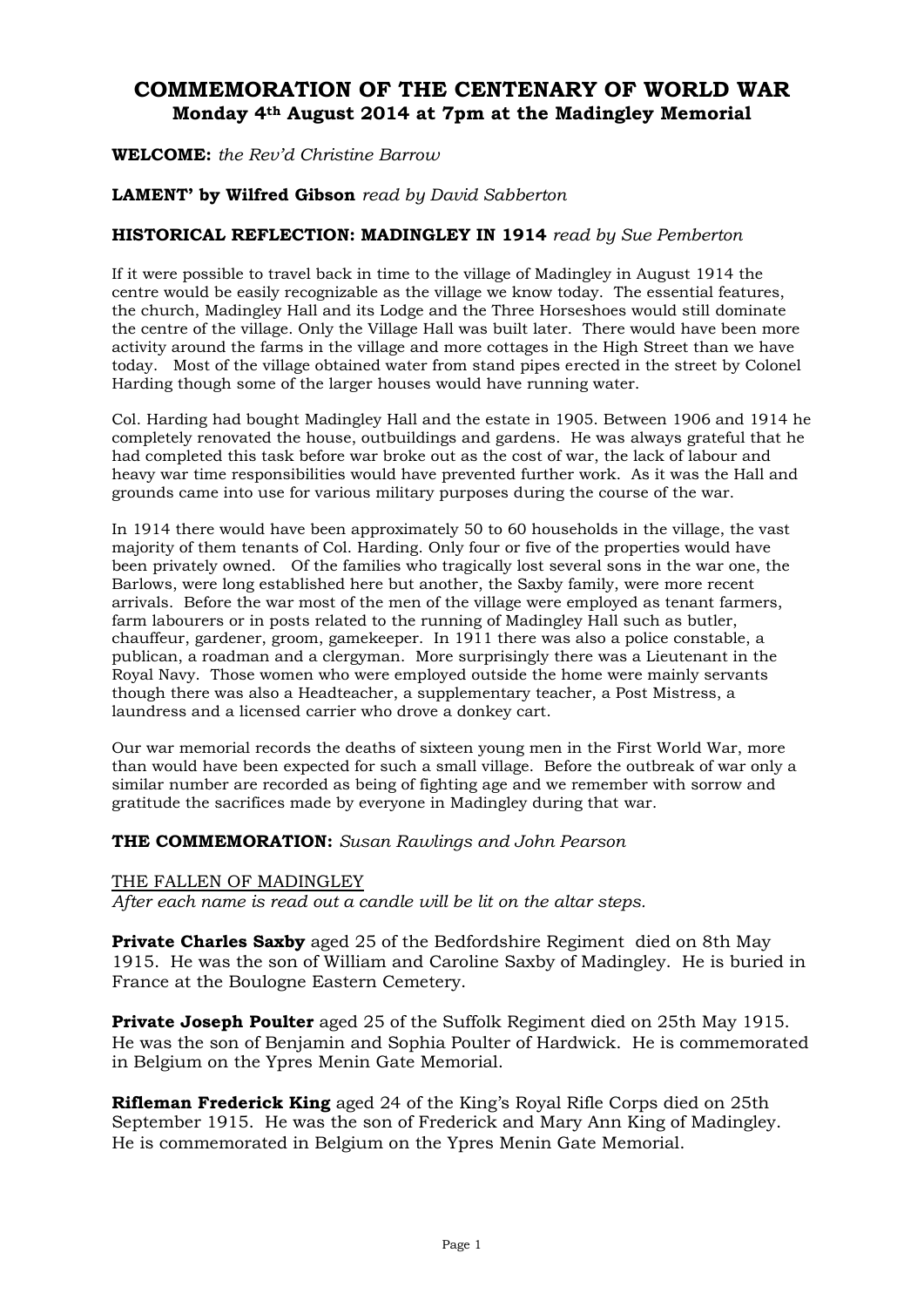**Private William Saxby** aged 25 of the Suffolk Regiment died on 24th May 1916. He was the son of William and Caroline Saxby of Madingley. He is buried in France at the Becourt Military Cemetery.

**Private Frederick Albert Saxby** aged 20 of the Suffolk Regiment died on 1st July 1916. He also was the son of William and Caroline Saxby of Madingley. He is commemorated in France on the Thiepval Memorial.

**Private Isaac Alfred Johnson** aged 22 of the Suffolk Regiment died on 24th July 1916. He was the son of Isaac and Alice Johnson of Madingley. He is buried in France at the Abbeville Cemetery.

**Private George Barlow** aged 24 of the Suffolk Regiment died on 6th June 1917. He was the son of Thomas and Emma Barlow of Madingley. He is buried in France at the Calais Southern Cemetery.

**Rifleman Frederick John Brand** aged 17 of the 12th Rifle Brigade died on 17th August 1917. He was the son of Israel and Dinah Brand of Madingley. He is commemorated in Belgium on the Tyne Cot Memorial.

**Private Losford King** aged 29 of the Gloucestershire Regiment died on 20th October 1917. He was the son of Frederick and Mary Ann King of Madingley. He was buried in Bolarum Cemetery and is commemorated in India on the Madras War Memorial.

**Private William Walter Bannister** aged 28 of the Suffolk Regiment was awarded the Military Medal. He died on 4th December 1917 in the Eastern General Hospital, Cambridge and is buried in Hildersham churchyard.

**Lance Corporal William Barlow** aged 28 of the Suffolk Regiment died on 28th April 1917. He was the son of Thomas and Emma Barlow of Madingley. He is commemorated in France on the Arras Memorial.

**Private Thomas Barlow** aged 22 of the Suffolk Regiment died on 4th April 1918. He also was the son of Thomas and Emma Barlow of Madingley. He is commemorated in France on the Pozieres Memorial.

**Private Francis Barnett Barlow** aged 20 of the Durham Light Infantry died on 22nd April 1918. He was the son of Charles and Emma Barlow of Madingley. He is buried in France in the Wimereux Cemetery.

**Corporal Edgar Barrett** of the Royal Welsh Fusiliers was awarded the Distinguished Conduct Medal. He died on 15th September 1918. His twin brothers Herbert and Reginald lived in Madingley with William and Lizzie White. He is buried in France in the Varennes Military Cemetery.

**Lance Corporal James Rowney** aged 34 of the Suffolk Regiment died on 8th November 1918. He was the son of Thomas and Eliza Rowney of Madingley. He was a prisoner of war and is buried in Germany in the Niederzwehren Cemetery.

**Frederick Barlow** aged 21 of the Suffolk Regiment died on 4th March 1919. He is the son of Thomas and Emma Barlow and is buried with his parents in Madingley Churchyard.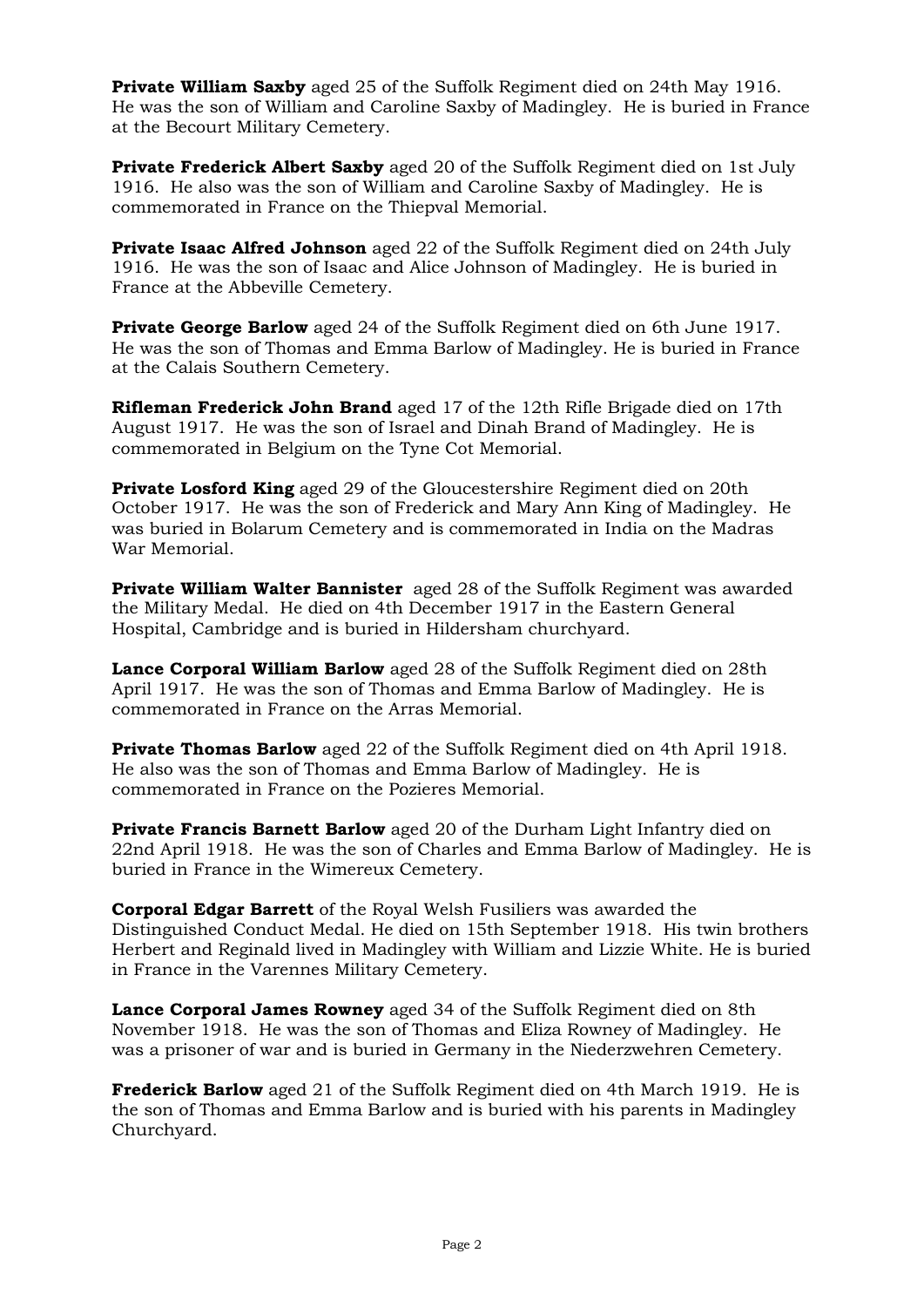THE FALLEN RELATIVES OF PRESENT RESIDENTS AND CONGREGATION OF

MADINGLEY - *the following names have been given. After each name is read out a candle will be lit on the altar steps.*

1914 Max Durst 1917 2nd Lieut. Kit Baildon Private Frederick Willaim Bicker Lieut. A.J. Cook 1918 2nd. Lieut. Hubert William Ransom Private Leslie Wood 1919 Captain John Ransom M.C.

## REFLECTION ON THOSE WHO SERVED AND SURVIVED AND THE FAMILIES WHO BORE THE LOSS AND CARRIED THE BURDEN OF WAR AT HOME *A single candle will be lit on the altar steps.*

# COMMEMORATION OF THOSE WHO FELL IN SUBSEQUENT CONFLICTS

*Vice-Admiral Stephens:* They shall grow not old, as we that are left grow old; Age shall not weary them, nor the years condemn. At the going down of the sun and in the morning, we will remember them. *All* **We will remember them**.

**'PEACE' by John Kember** *will be played by Jan Pearson*

# **HYMN**

*(All stand)*

**I vow to thee, my country, all earthly things above, Entire and whole and perfect, the service of my love: The love that asks no question, the love that stands the test, That lays upon the altar the dearest and the best; The love that never falters, the love that pays the price, The love that makes undaunted the final sacrifice.**

**And there's another country, I've heard of long ago, Most dear to them that love her, most great to them that know; We may not count her armies, we may not see her King; Her fortress is a faithful heart, her pride is suffering; And soul by soul and silently her shining bounds increase, And her ways are ways of gentleness and all her paths are peace.**

#### *All sit*

*An extract from* **'TESTAMENT OF YOUTH' by Vera Brittain** *read by Sue Baldwin*

*All stand*

### **THE COMMITMENT TO PEACE:** *Rev'd Christine Barrow*

Let us pledge ourselves today to live as good neighbours, to honour the past, to care for all who are in need, and to live at peace among ourselves and with all people.